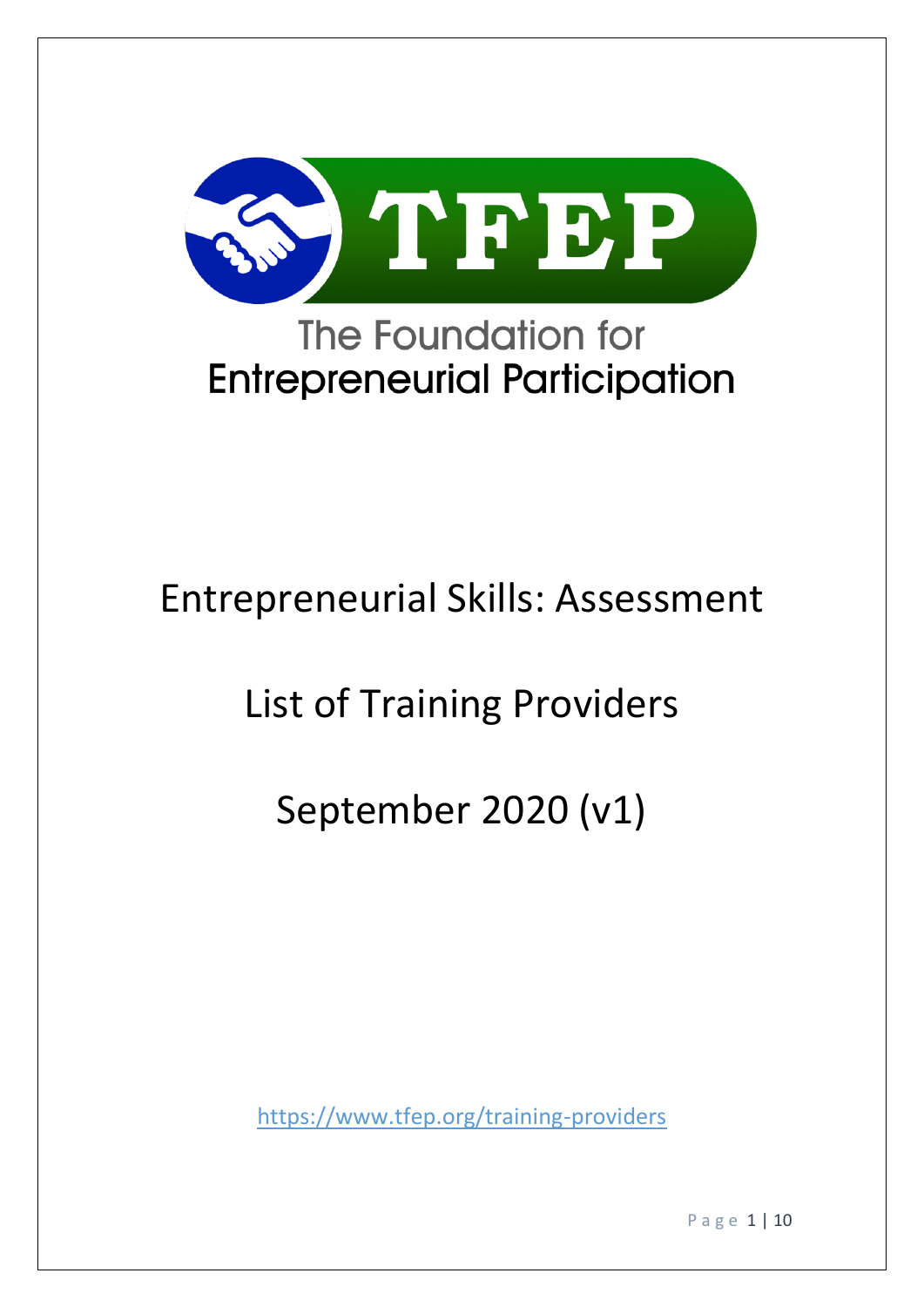Subscribers to the 'Entrepreneurial Skills: Assessment' tool who find they have a competency deficit need to firstly identify which skills are the most important to them.

Firstly, you should create yourself a GRID to determine your priorities. Here is an EXAMPLE of what your grid should like.

| <b>Identified Skill</b>    | My skills are currently | I have the skills but need | I don't have the skills; I |
|----------------------------|-------------------------|----------------------------|----------------------------|
|                            | adequate                | to develop them            | need them now              |
| <b>Conflict Resolution</b> |                         |                            |                            |
| Web 2.0 tools              |                         |                            |                            |
| <b>Forecasting</b>         |                         |                            |                            |

Once you have identified your priorities choose the Training Provider that best meets your needs and contact them directly. The training provider will explain to you what they have to offer and on what terms.

#### *NOTE: You will need conclude the training provision directly with them and not TFEP.*

The following pages list training providers from various Countries that offer courses related to one the activities in each of the 6 Categories and directly correlate to the self-assessment questions.

#### **The topics included below directly correlate to the self-assessment questions.**

#### **1. Communication**

Communication Process; Culture & International awareness; Multi-Media Skills; Persuasive Communication.

#### **2. Finance**

Creativity with Budget; Financial Management; Financial Systems; Forecasting.

#### **3. Human Resources**

Conflict Resolution; Ethics & Social Responsibility; Human Resources Policies; Interpersonal communication; Interviewing; Managing People; Oral Communication; Recruitment; Self-awareness; Stress Resistance; Team Building; Written Communication.

#### **4. Information Technology**

Computer Application (literacy); Computer Writing Skills; New Technologies; Web 2.0 tools; Web Monitoring Tools.

#### **5. Management**

Administration; Analytical (Skills); Business Fundamentals (Principles); Business Models; Business Systems; Change Management; Consensus Building; Corporate Governance; Creative Problem Solving; Critical Thinking; Deal Making; Decision Making; Delegation; Entrepreneurial (General); Ethics, Ethical framework; Evaluation (Skills); Influencing; Law (Legal Issues); Leadership; Listening, understanding trends, linking them to strategies; Logical Thinking; Monitoring Time; Motivation; Negotiation; Organisational Skills; Planning; Prediction/Forecasting; Presentation Skills; Project Management; Public Affairs; Research & Analysis Methods; Risk Management; Stakeholder Management; Strategic Thinking/Vision; Time Management; Writing proposals, tenders and bids.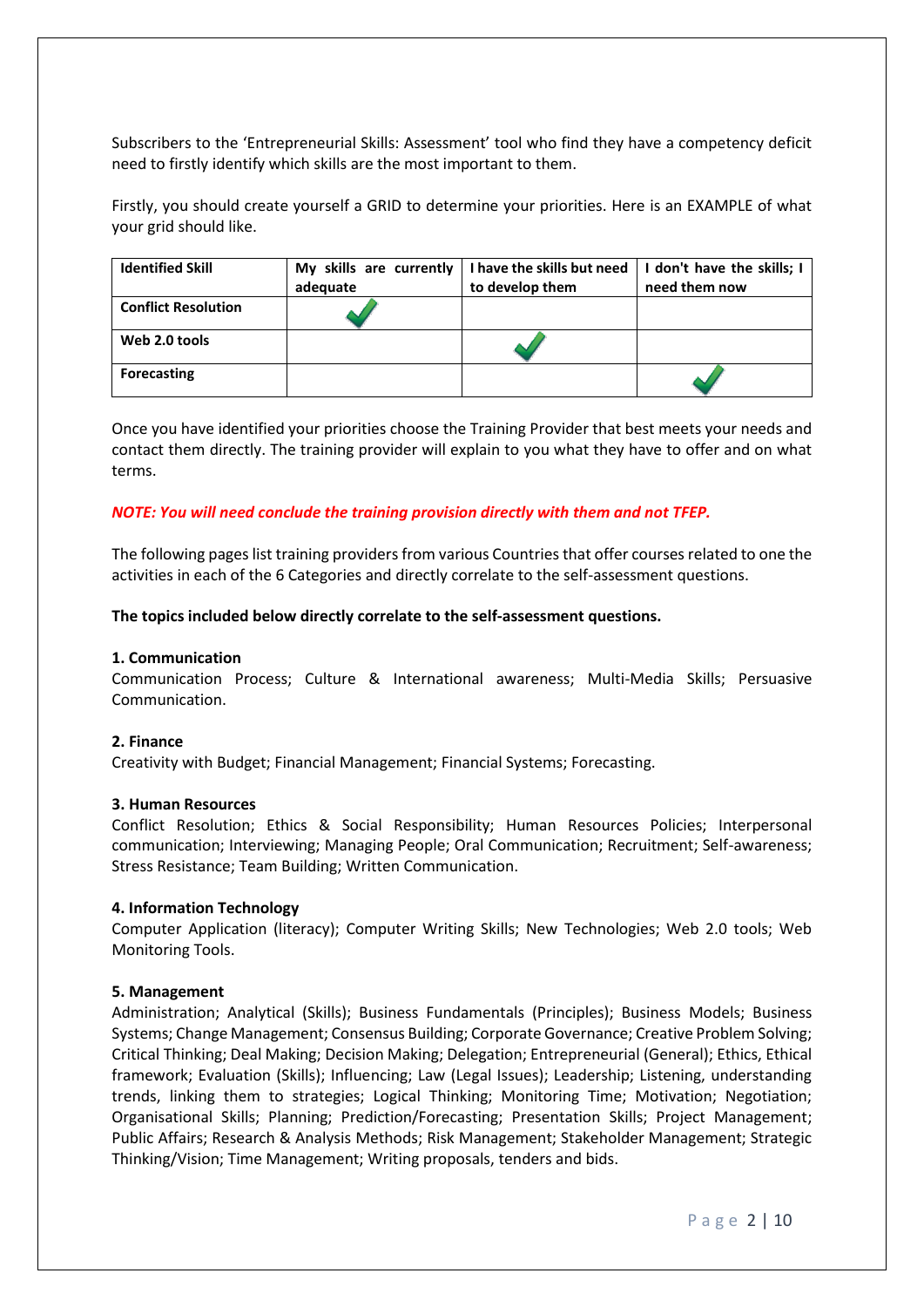#### **6. Marketing**

Branding; Design Skills; Global Media Environment; Media Systems.

For further information please contact us via the website [www.tfep.org](http://www.tfep.org/)

*DISCLAIMER: The information provided in this document by The Foundation for Entrepreneurial Foundation and EU15 Ltd is for general informational purposes only. All information in this document is provided in good faith, however we make no representation or warranty of any kind, express or implied, regarding the accuracy, adequacy, validity, reliability, availability, or completeness of any information in this document. Under no circumstance shall The Foundation for Entrepreneurial Foundation and EU15 Ltd have any liability to you for any loss or*  damage of any kind incurred as a result of the use of the information in this document or reliance on any information provided in this document. Your use of this document and your reliance on any information on the site is solely at your own risk.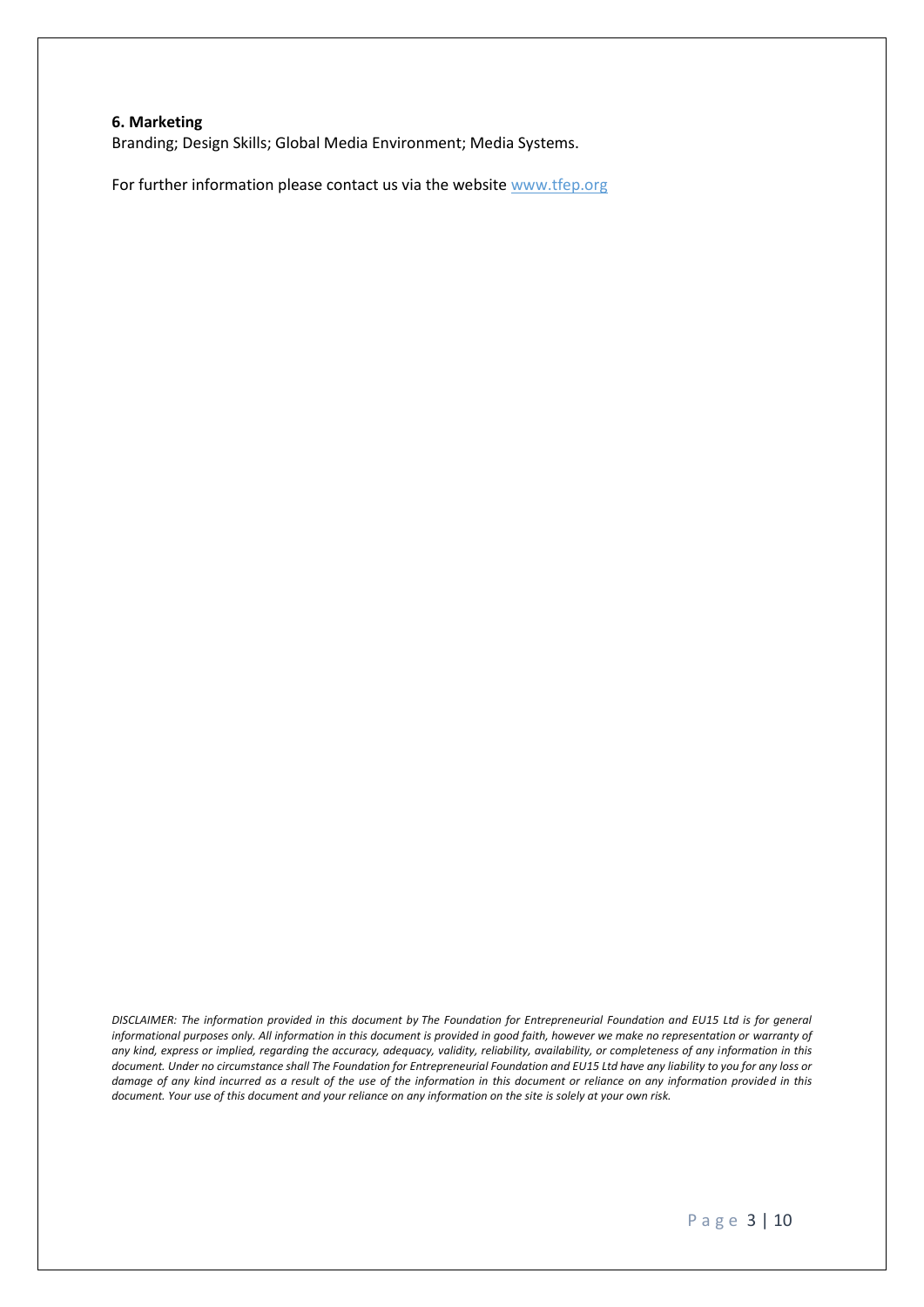### Contents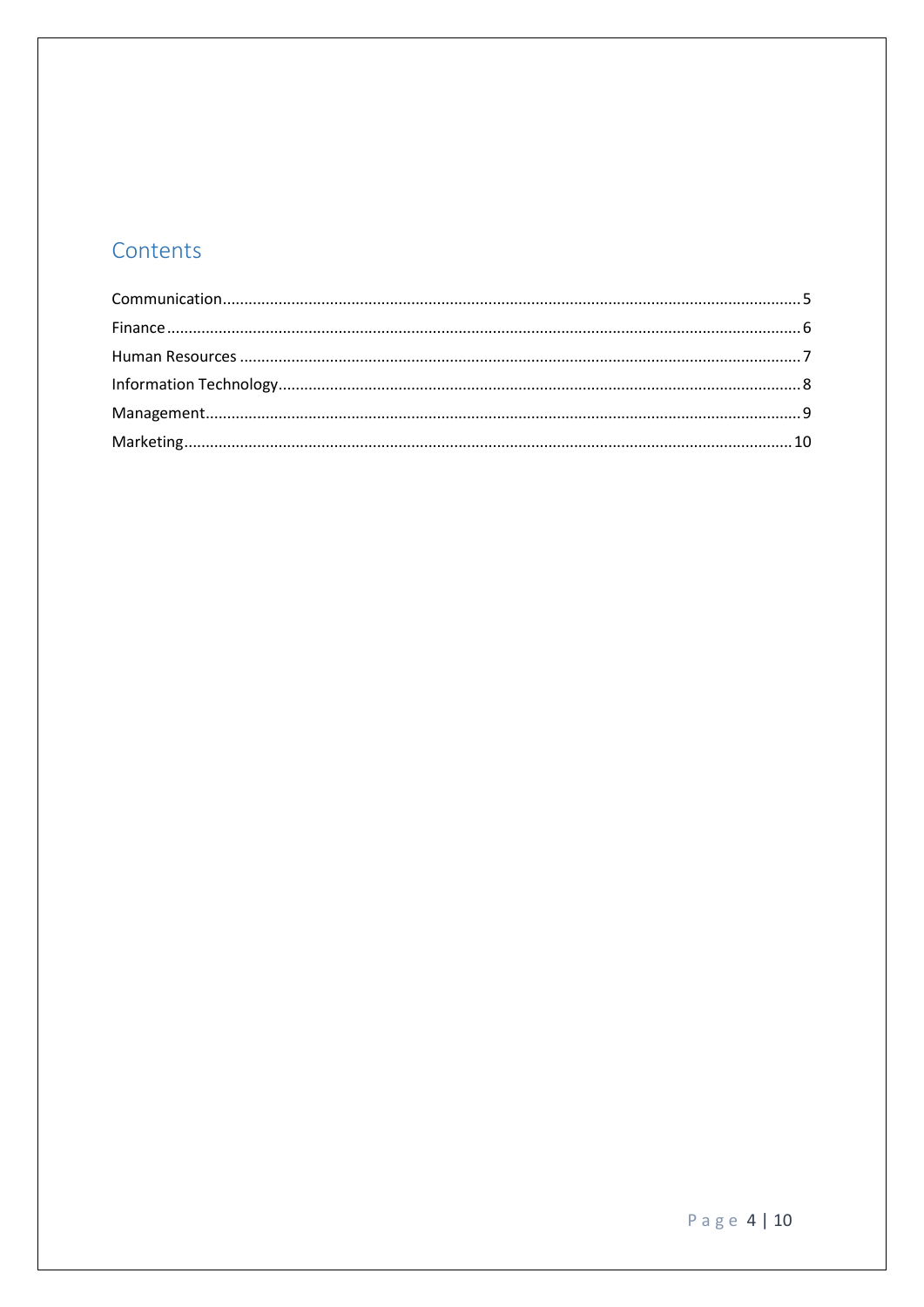### <span id="page-4-0"></span>Communication

| Country         | <b>Training Provider</b><br>(Public/Private/Other                                                             | <b>Email/Website</b> | <b>Fees</b> | <b>Offered</b> |
|-----------------|---------------------------------------------------------------------------------------------------------------|----------------------|-------------|----------------|
| India           | Universe Academy<br>(Public)                                                                                  | O                    | Yes         | Off-line       |
| <b>Bulgaria</b> | Varna Economic Development Agency (VEDA) (NGO)                                                                | $\bullet$            | Flexible    | On-line        |
| Greece          | <b>Action Synergy</b><br>(Private)                                                                            |                      | Flexible    | On-line        |
| Italy           | <b>SELENA ITALY</b><br>(Private)                                                                              |                      | Yes         | <b>Both</b>    |
| Italy           | CONSORZIO SOLIDARIETA' CON.SOL. SOC. COOP.<br><b>SOCIALE</b><br>(Private)                                     |                      | Flexible    | <b>Both</b>    |
| Kosovo          | Universum College<br>(Private)                                                                                |                      | Yes         | <b>Both</b>    |
| Ljubljana       | Centre for Marketing and Public Relations, Faculty of<br>Social Sciences, University of Ljubljana<br>(Public) |                      | Yes         | <b>Both</b>    |
| Spain           | Magenta Consultoría Projects S.L.U<br>(Private)                                                               | $\circlede$          | Flexible    | Both           |
| Spain           | Group of Advances Studies in Communication (GEAC).<br>University Rey Juan Carlos<br>(Public)                  |                      | Yes         | Both           |
| UK              | <b>BRIDGING TO THE FUTURE LTD</b><br>(Private)                                                                |                      | Flexible    | <b>Both</b>    |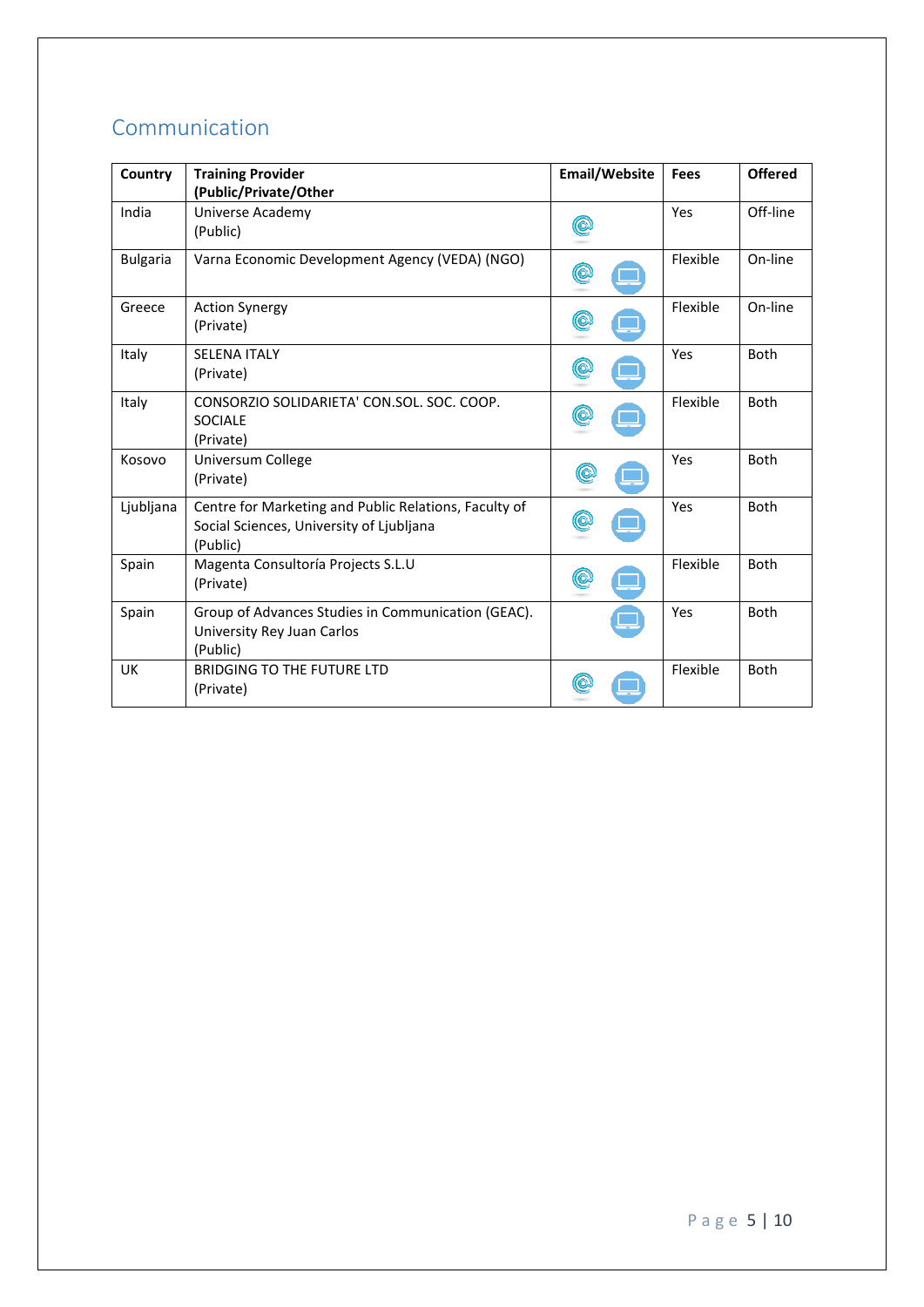## <span id="page-5-0"></span>Finance

| Country         | <b>Training Provider</b><br>(Public/Private/Other                         | <b>Email/Website</b> | <b>Fees</b> | <b>Offered</b> |
|-----------------|---------------------------------------------------------------------------|----------------------|-------------|----------------|
| <b>Bulgaria</b> | Varna Economic Development Agency (VEDA)<br>(NGO)                         |                      | Flexible    | Off-line       |
| Greece          | <b>Action Synergy</b><br>(Private)                                        |                      | Flexible    | On-line        |
| Italy           | CONSORZIO SOLIDARIETA' CON.SOL. SOC. COOP.<br><b>SOCIALE</b><br>(Private) |                      | Flexible    | On-line        |
| Kosovo          | Universum College<br>(Private)                                            | (C<br>L.             | Yes         | <b>Both</b>    |
| Spain           | Magenta Consultoría Projects S.L.U<br>(Private)                           |                      | Flexible    | <b>Both</b>    |
| Spain           | EVM Project Management Experts S.L.<br>(Private)                          |                      | Yes         | <b>Both</b>    |
| <b>UK</b>       | <b>BRIDGING TO THE FUTURE LTD</b><br>(Private)                            |                      | Flexible    | <b>Both</b>    |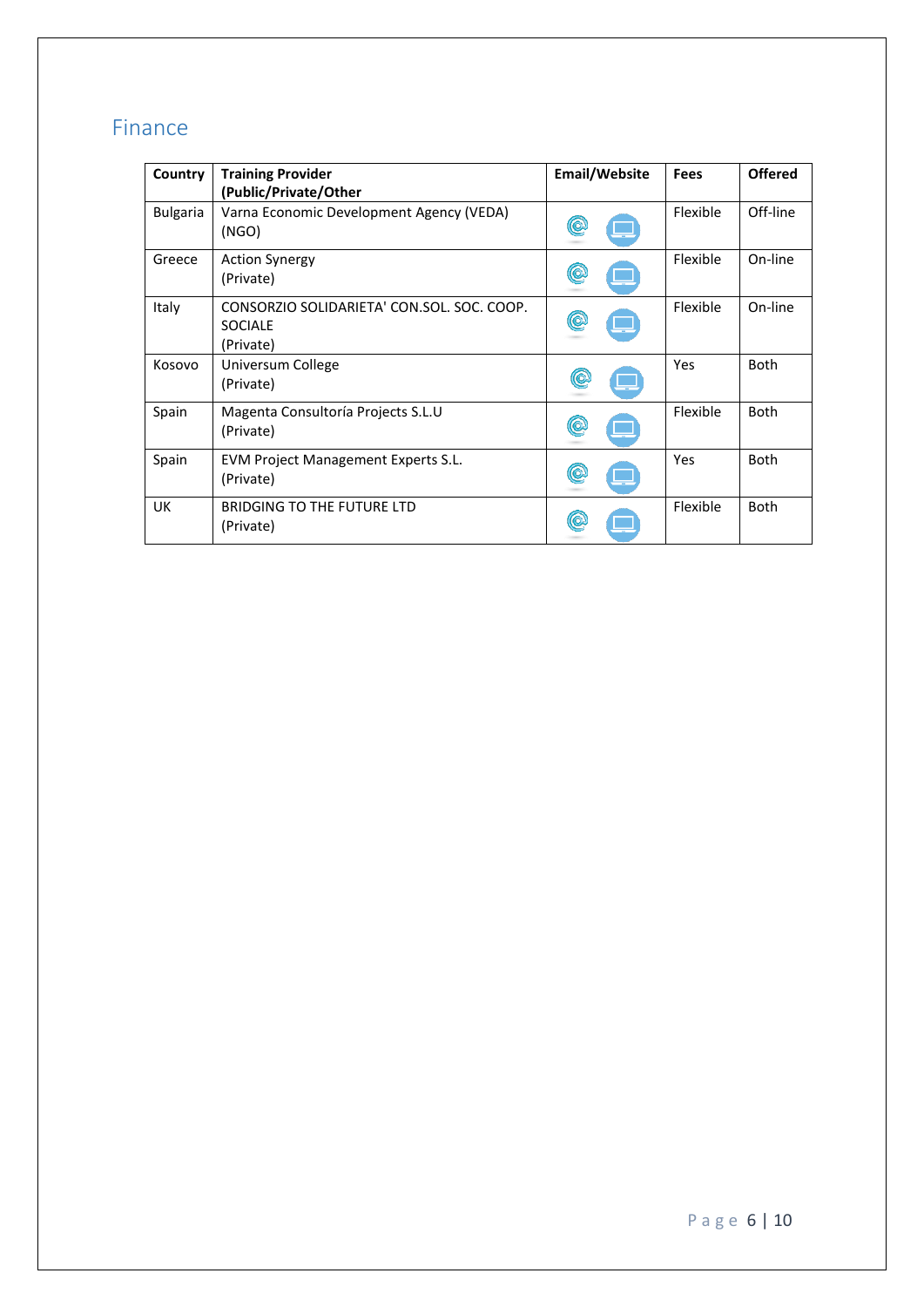### <span id="page-6-0"></span>Human Resources

| Country         | <b>Training Provider</b>                          | <b>Email/Website</b> | Fees     | <b>Offered</b> |
|-----------------|---------------------------------------------------|----------------------|----------|----------------|
|                 | (Public/Private/Other                             |                      |          |                |
| <b>Bulgaria</b> | Varna Economic Development Agency (VEDA)<br>(NGO) |                      | Flexible | On-line        |
|                 |                                                   |                      |          |                |
| Greece          | <b>Action Synergy</b><br>(Private)                | O                    | Flexible | On-line        |
|                 |                                                   |                      |          |                |
| Italy           | <b>SELENA ITALY</b>                               |                      | Yes      | Both           |
|                 | (Private)                                         |                      |          |                |
| Italy           | CONSORZIO SOLIDARIETA' CON.SOL. SOC. COOP.        |                      | Flexible | Both           |
|                 | <b>SOCIALE</b>                                    | (C                   |          |                |
|                 | (Private)                                         |                      |          |                |
| Kosovo          | Universum College                                 |                      | Yes      | <b>Both</b>    |
|                 | (Private)                                         |                      |          |                |
| Spain           | Magenta Consultoría Projects S.L.U                |                      | Flexible | <b>Both</b>    |
|                 | (Private)                                         |                      |          |                |
| Trinidad        | Kainos Concepts Consulting Ltd                    |                      | Flexible | Both           |
| &               | (Private)                                         |                      |          |                |
| Tobago          |                                                   |                      |          |                |
| UK.             | <b>BRIDGING TO THE FUTURE LTD</b>                 |                      | Flexible | <b>Both</b>    |
|                 | (Private)                                         |                      |          |                |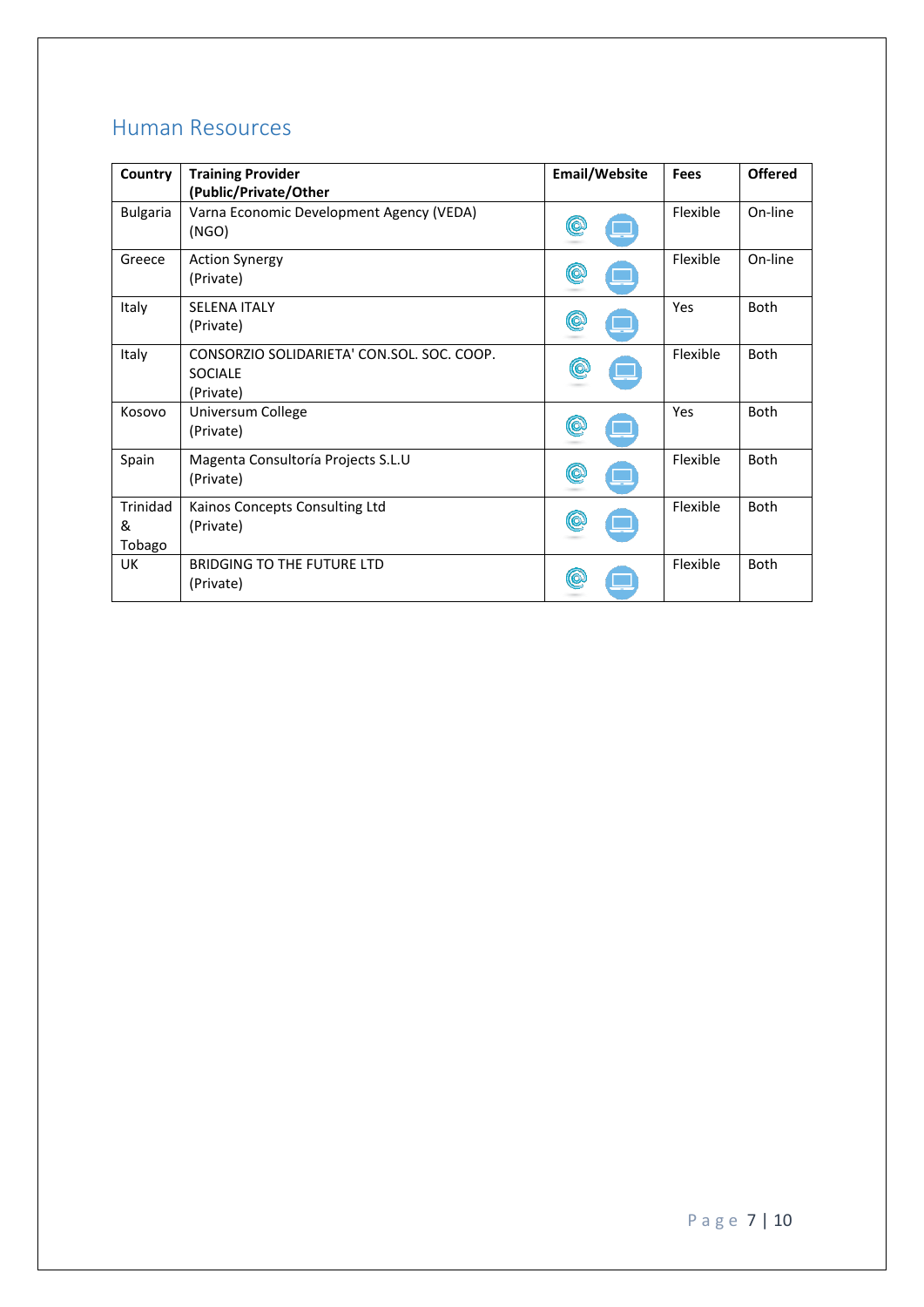## <span id="page-7-0"></span>Information Technology

| Country         | <b>Training Provider</b><br>(Public/Private/Other                                                             | <b>Email/Website</b> | Fees     | <b>Offered</b> |
|-----------------|---------------------------------------------------------------------------------------------------------------|----------------------|----------|----------------|
| India           | Universe Academy<br>(Public)                                                                                  |                      | Yes      | Off-line       |
| <b>Bulgaria</b> | Varna Economic Development Agency (VEDA)<br>(NGO)                                                             |                      | Flexible | On-line        |
| Greece          | <b>Action Synergy</b><br>(Private)                                                                            |                      | Flexible | On-line        |
| Italy           | CONSORZIO SOLIDARIETA' CON.SOL. SOC. COOP.<br><b>SOCIALE</b><br>(Private)                                     |                      | Flexible | <b>Both</b>    |
| Kosovo          | Universum College<br>(Private)                                                                                |                      | Yes      | <b>Both</b>    |
| Ljubljana       | Centre for Marketing and Public Relations,<br>Faculty of Social Sciences, University of Ljubljana<br>(Public) |                      | Yes      | <b>Both</b>    |
| Portugal        | <b>MADAN PARQUE</b><br>(Science Park, promoted by an engineering<br>faculty, a ROR and city councils)         |                      | Yes      | Off-line       |
| Romania         | <b>INTERACT PARTENERIAT</b><br>(Private)                                                                      |                      | Yes      | <b>Both</b>    |
| Spain           | Magenta Consultoría Projects S.L.U<br>(Private)                                                               |                      | Flexible | <b>Both</b>    |
| Spain           | <b>EVM Project Management Experts S.L.</b><br>(Private)                                                       |                      | Yes      | <b>Both</b>    |
| Spain           | Inercia Digital<br>(Private)                                                                                  |                      | Flexible | <b>Both</b>    |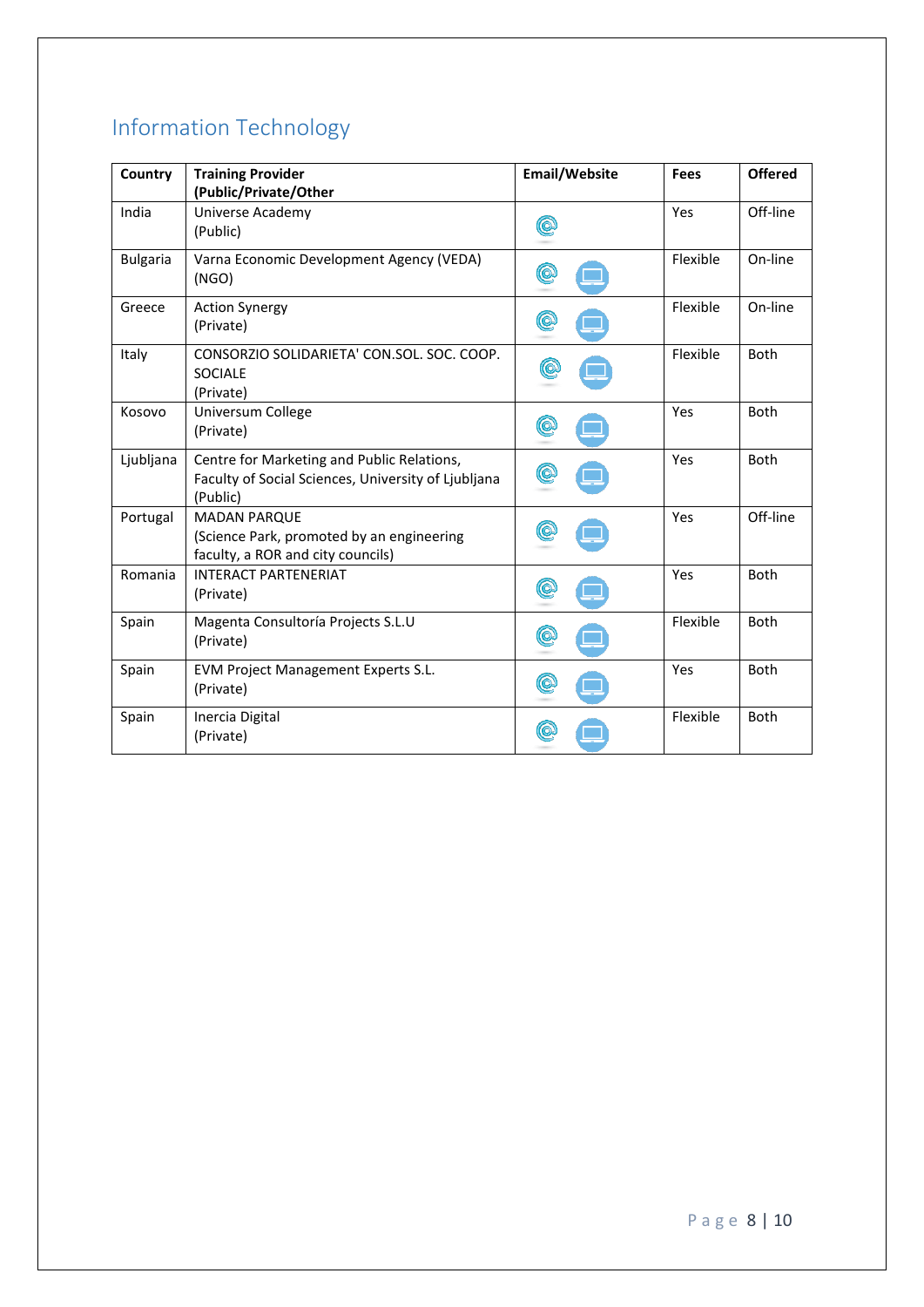## <span id="page-8-0"></span>Management

| Country  | <b>Training Provider</b><br>(Public/Private/Other                                                     | <b>Email/Website</b> | Fees     | <b>Offered</b> |
|----------|-------------------------------------------------------------------------------------------------------|----------------------|----------|----------------|
| Ireland  | Online University of Kilmurry© (OUK)<br>(Private)                                                     | $\circledcirc$       | Flexible | Both           |
| India    | Universe Academy<br>(Public)                                                                          | C                    | Yes      | Off-line       |
| Egypt    | Competency Assurance & TVET Consultant<br>(Private)                                                   | $\circledcirc$       | Yes      | Off-line       |
| Greece   | <b>Action Synergy</b><br>(Private)                                                                    | $\circled{c}$        | Flexible | On-line        |
| Israel   | I. Hayer Consultants<br>(Private)                                                                     | $\circlede$          | Yes      | <b>Both</b>    |
| Italy    | <b>SELENA ITALY</b><br>(Private)                                                                      | C                    | Yes      | Both           |
| Italy    | CONSORZIO SOLIDARIETA' CON.SOL. SOC.<br>COOP. SOCIALE<br>(Private)                                    | $\circlede$          | Flexible | Both           |
| Italy    | Asterisco<br>(Private)                                                                                | $\circlede$          | Yes      | Off-line       |
| Jamaica  | Management Institute for National<br>Development<br>(Public)                                          | $\circledcirc$       | Yes      | <b>Both</b>    |
| Kosovo   | Universum College<br>(Private)                                                                        | $\circledcirc$       | Yes      | Both           |
| Portugal | <b>MADAN PARQUE</b><br>(Science Park, promoted by an engineering<br>faculty, a ROR and city councils) | O                    | Yes      | Off-line       |
| Spain    | realiZe<br>(Other)                                                                                    | $\circledcirc$       | Yes      | Both           |
| Spain    | Inercia Digital<br>(Private)                                                                          |                      | Flexible | <b>Both</b>    |
| Spain    | Magenta Consultoría Projects S.L.U<br>(Private)                                                       | $\circledcirc$       | Flexible | Both           |
| Spain    | EVM Project Management Experts S.L.<br>(Private)                                                      |                      | Yes      | Both           |
| Turkey   | Istanbul Sehir University Incubation Centre<br>(Public)                                               | (O                   | Flexible | Off-line       |
| UK       | BRIDGING TO THE FUTURE LTD<br>(Private)                                                               | C                    | Flexible | Both           |